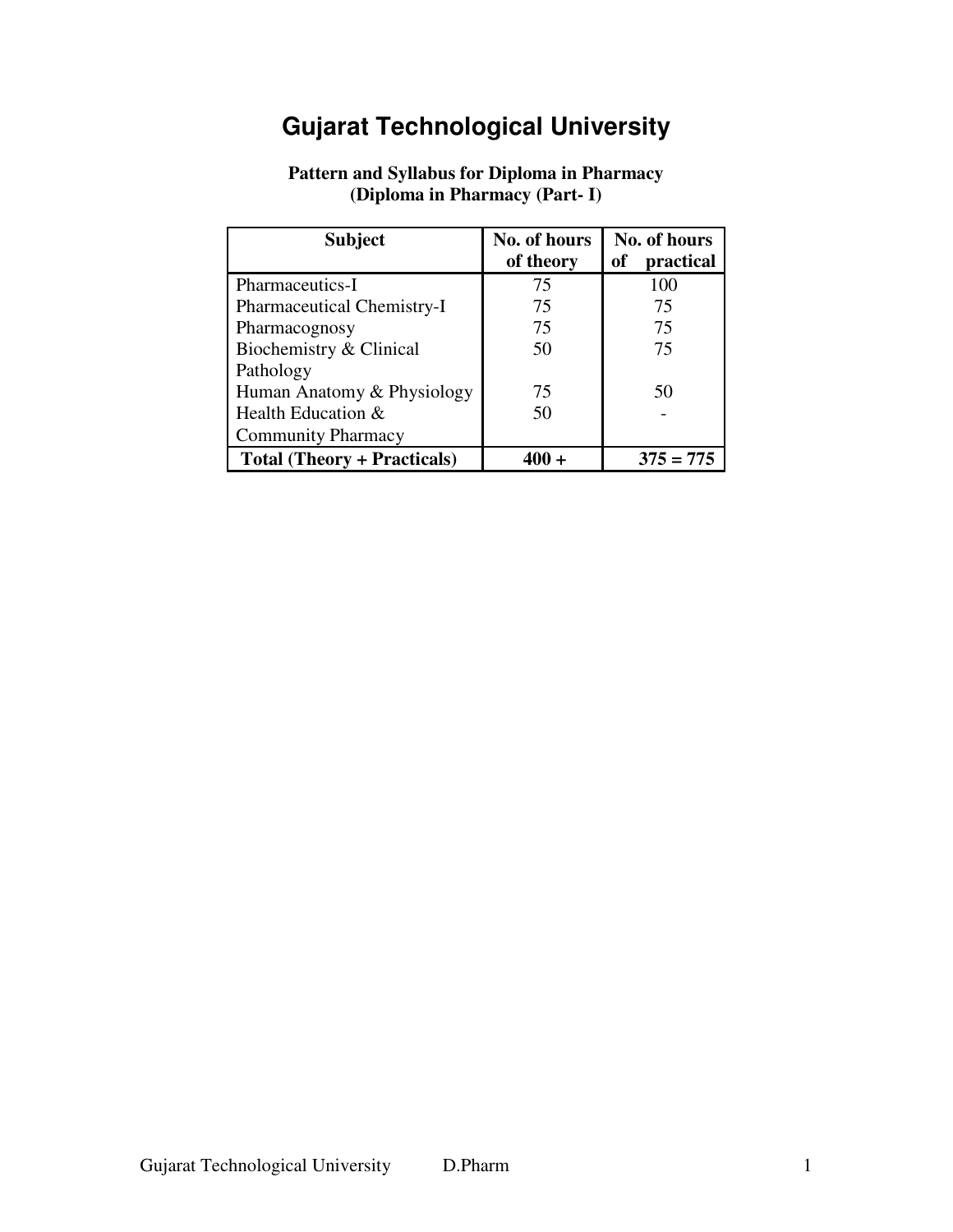# **DIPLOMA IN PHARMACY (PART –I)**

#### **PHARMACEUTICS-I Theory (75 hours)**

- 1. Introduction of different dosage forms. Their classification with examplestheir relative applications. Familiarisation with new drug delivery systems.
- 2. Introduction to Pharmacopoeias with special reference to the Indian Pharmacopoeia.
- 3. Metrology-Systems of weights and measures. Calculations including conversion from one to another system. Percentage calculations and adjustments of products. Use of alligation method in calculations, Isotonic solutions.
- 4. Packing of Pharmaceuticals–Desirable features of container-types of containers. Study of glass and plastics as materials for containers and rubber as material for closures-their merits and demerits. Introduction to aerosol packaging.
- 5. Size reduction Objectives and factors affecting size reduction, methods of size reduction- Study of Hammer mill, Ball mill, Fluid Energy Mill and Disintegrator.
- 6. Size separation-Size separation by sifting. Official Standard for powders. Sedimentation methods of size separation. Construction and working of cyclone separator.
- 7. Mixing and Homogenisation-Liquid mixing and powder mixing, Mixing of semisolids, Study of Silverson Mixer-Homogeniser, Planetary Mixer; Agitated powder mixer; Triple Roller Mill; Propeller Mixer, Colloid Mill and Hand Homogeniser. Double cone mixer.
- 8. Clarification and Filtration -Theory of filtration, Filter media; Filter aids and selection of filters. Study of the following filtration equipments-Filter Press, Sintered Filters, Filter Candles, and Metafilter.
- 9. Extraction and Galenicals-(a) Study of percolation and maceration and their modification, continuous hot extraction-Applications in the preparation of tinctures and extracts. (b) Introduction to Ayurvedic dosage forms.
- 10. Heat processes Evaporation-Definition Factors affecting evaporation-Study of evaporating still and evaporating Pan.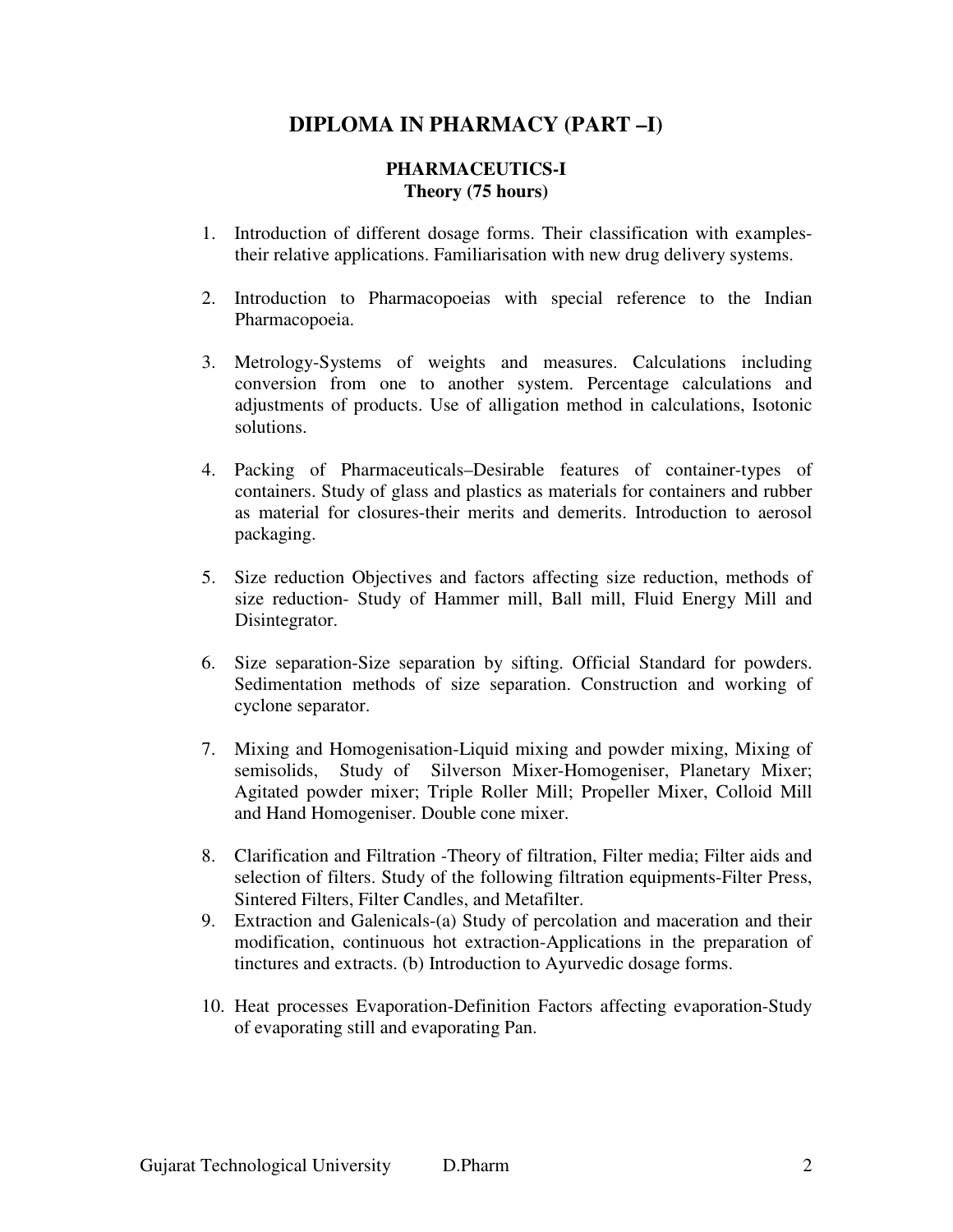- 11. Distillation–Simple distillation and Fractional distillation; Steam distillation and vacuum distillation. Study of vacuum still, preparation of Purified Water I.P. and water for injection I.P. Construction and working of the still used for the same.
- 12. Introduction to drying processes-Study of Tray Dryers: Fluidized Bed Dryer, Vacuum Dryer and Freeze Dryer.
- 13. Sterilization-Concept of sterilization and its differences from disinfection-Thermal resistance of micro-organisms. Detailed study of the following sterilization process.
	- (i) Sterilization with moist heat,
	- (ii) Dry heat sterilization
	- (iii) Sterilization by radiation
	- (iv) Sterilization by filtration and
	- (v) Gaseous sterilization.

Aseptic techniques-Application of sterilization processes in hospitals particularly with reference to surgical dressings and intravenous fluids. Precautions for safe and effective handling of sterilization equipment.

- 14. Processing of Tablets-Definition; Different types of compressed tablets and their properties. Processes involved in the production of tablets; Tablets excipients; Defects in tablets. Evaluation of Tablets; Physical Standards including Disintegration and Dissolution. Tablet coating-sugar coating; film coating, enteric coating and microencapsulation (Tablet coating may be dealt in an elementary manner.
- 15. Processing of Capsules-Hard and soft gelatin capsules; different sizes capsules; filling of capsules; handling and storage of capsules, Special applications of capsules.
- 16. Study of immunological products like sera vaccines, toxoids & their preparations.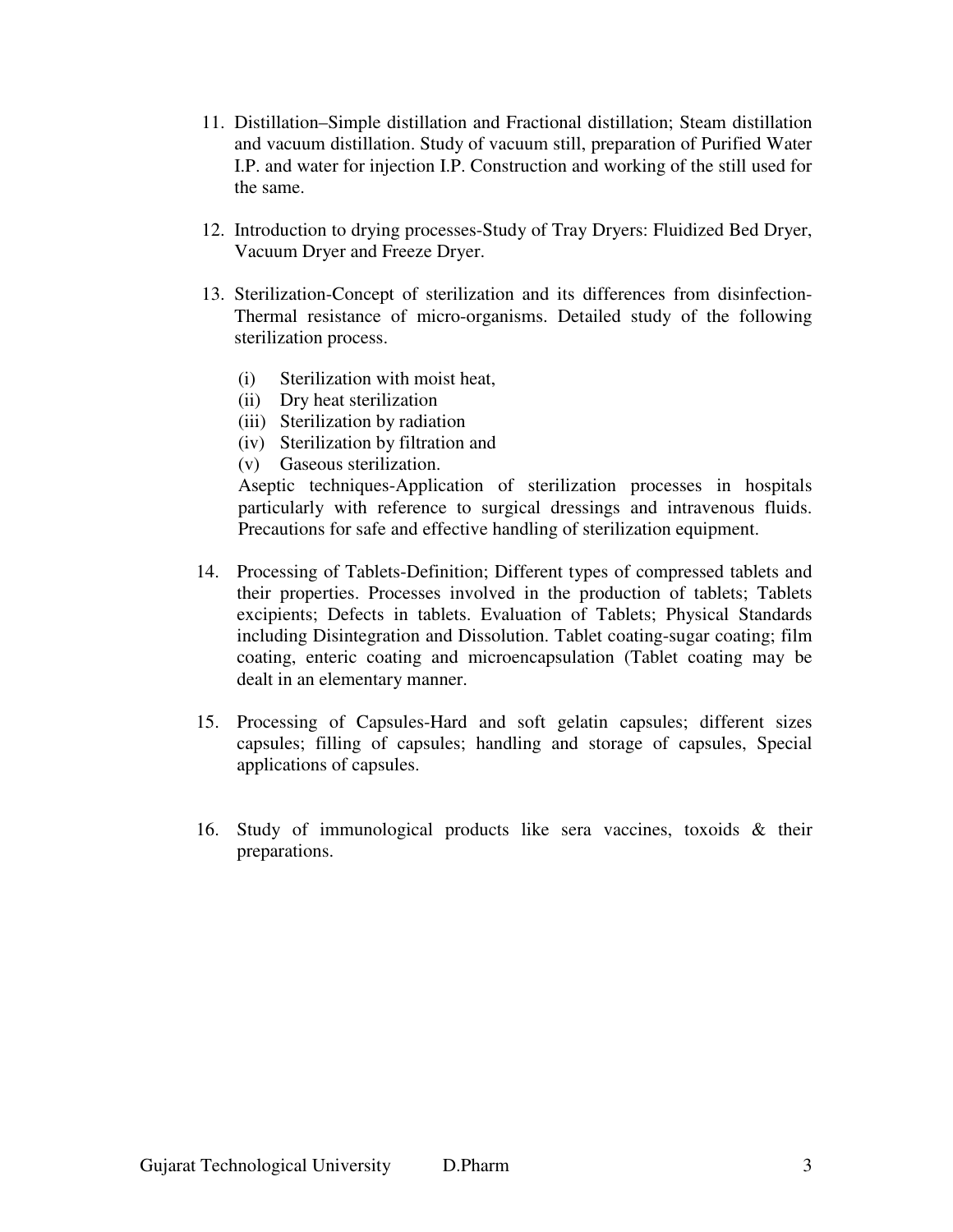# **PRACTICAL (100 hours)**

Preparation (minimum number stated against each) of the following categories illustrating different techniques involved.

|    | Aromatic waters                               |   |
|----|-----------------------------------------------|---|
|    | 2. Solutions                                  |   |
|    | 3. Spirits                                    |   |
| 4. | Tinctures                                     |   |
|    | 5. Extracts                                   | 2 |
|    | 6. Creams                                     | 2 |
|    | 7. Cosmetic preparations                      | 3 |
|    | 8. Capsules                                   | 2 |
| 9. | <b>Tablets</b>                                | 2 |
|    | 10. Preparations involving sterilization      | 2 |
|    | 11. Ophthalmic preparations                   | 2 |
|    | 12. Preparations involving aseptic techniques |   |

# **Books Recommended: (Latest editions)**

1. Remington's Pharmaceutical Sciences.

2. The Extra Pharmacopoeia -Martindale.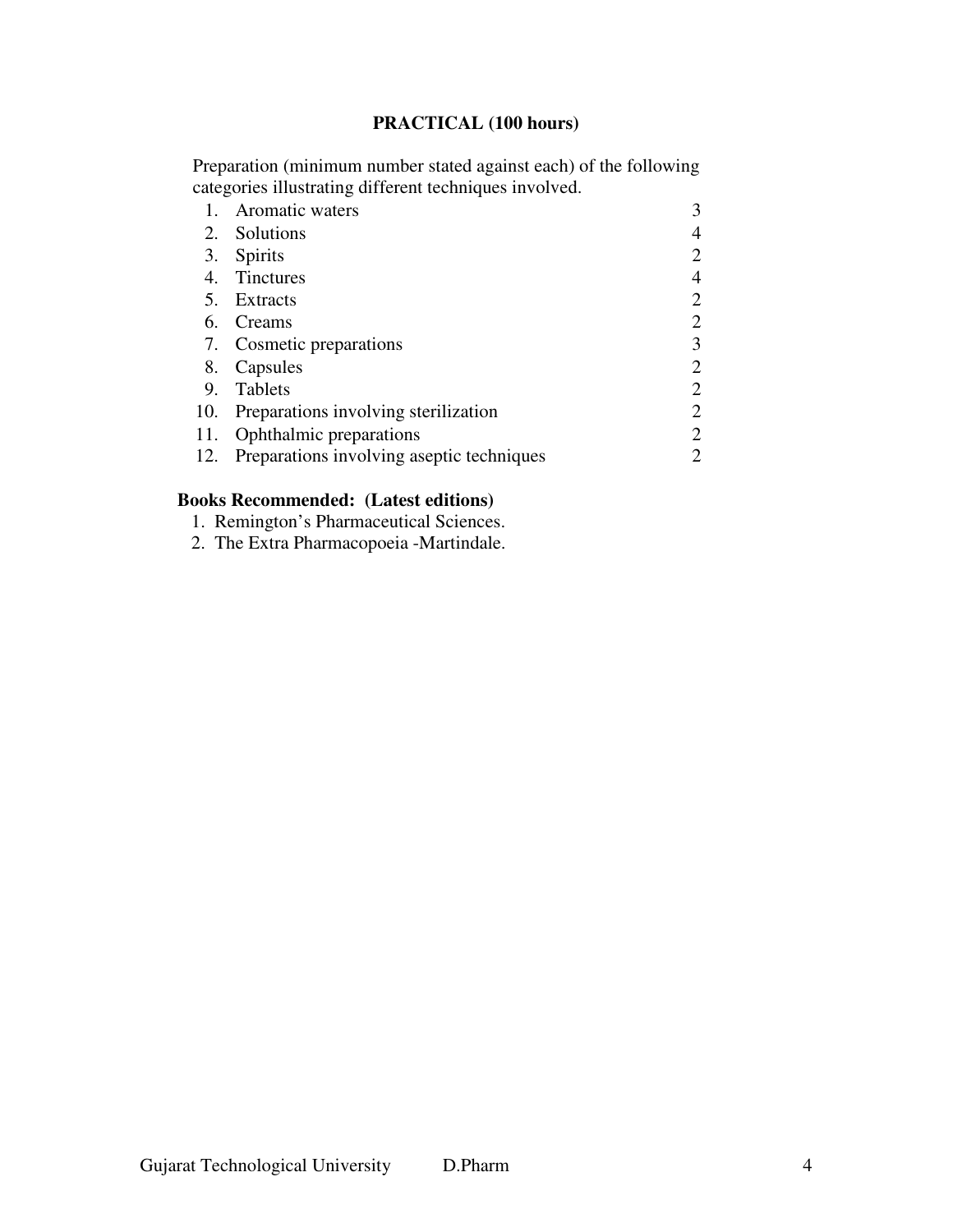## **PHARMACEUTICAL CHEMISTRY -I Theory (75 hours)**

- 1. General discussion on the following inorganic compounds including important physical and chemical properties, medicinal and Pharmaceutical uses, storage conditions and chemical incompatibility.
	- A. Acids, bases and buffers Boric acid\*, Hydrochloric acid, strong ammonium hydroxide, Calcium hydroxide, Sodium hydroxide and official buffers.
	- B. Antioxidants-Hypophosphorous acid, Sulphur dioxide, Sodium bisulphite, Sodium metabisulphite, Sodium thiosulphate, Nitrogen and Sodium Nitrite.
	- C. Gastrointestinal agents :
		- i) Acidifying agents Dilute hydrochloric acid.
		- ii) Antacids-Sodium bicarbonate, Aluminium hydroxide gel, Aluminium Phosphate, Calcium carbonate, Magnesium carbonate, Magnesium trisilicate, Magnesium oxide, Combinations of antacid preparations.
		- iii) Protectives and Adsorbents -Bismuth subcarbonate and Kaolin.
		- iv) Saline Cathartics-Sodium potassium tartarate and Magnesium sulphate.
	- D. Topical Agents
		- i. Protectives-Talc, Zinc Oxide, Calamine, Zinc stearate, Titanium dioxide, Silicone polymers.
		- ii. Antimicrobials and Astringents-Hydrogen peroxide\*, Potassium permanganate, Chlorinated lime, Iodine, Solutions of Iodine, Povidone-iodine, Boric acid, Borax. Silver nitrate, Mild silver protein, Mercury, Yellow mercuric oxide, Ammoniated mercury.
		- iii. Sulphur and its compounds-Sublimed sulphur precipitated sulphur, selenium sulphide.
		- iv. Astringents:-Alum and Zinc Sulphate.
	- E. Dental Products-Sodium Fluoride, Stannous Flouride, Calcium carbonate, Sodiummetaphosphate, Dicalcium phosphate, Strontium chloride, Zinc chloride.
	- F. Inhalants-Oxygen, Carbon dioxide, Nitrous oxide.
	- G. Respiratory stimulants-Ammonium Carbonate.
	- H. Expectorants and Emetics-Ammonium chloride, \*Potassium iodide, Antimony Potassium tartarate.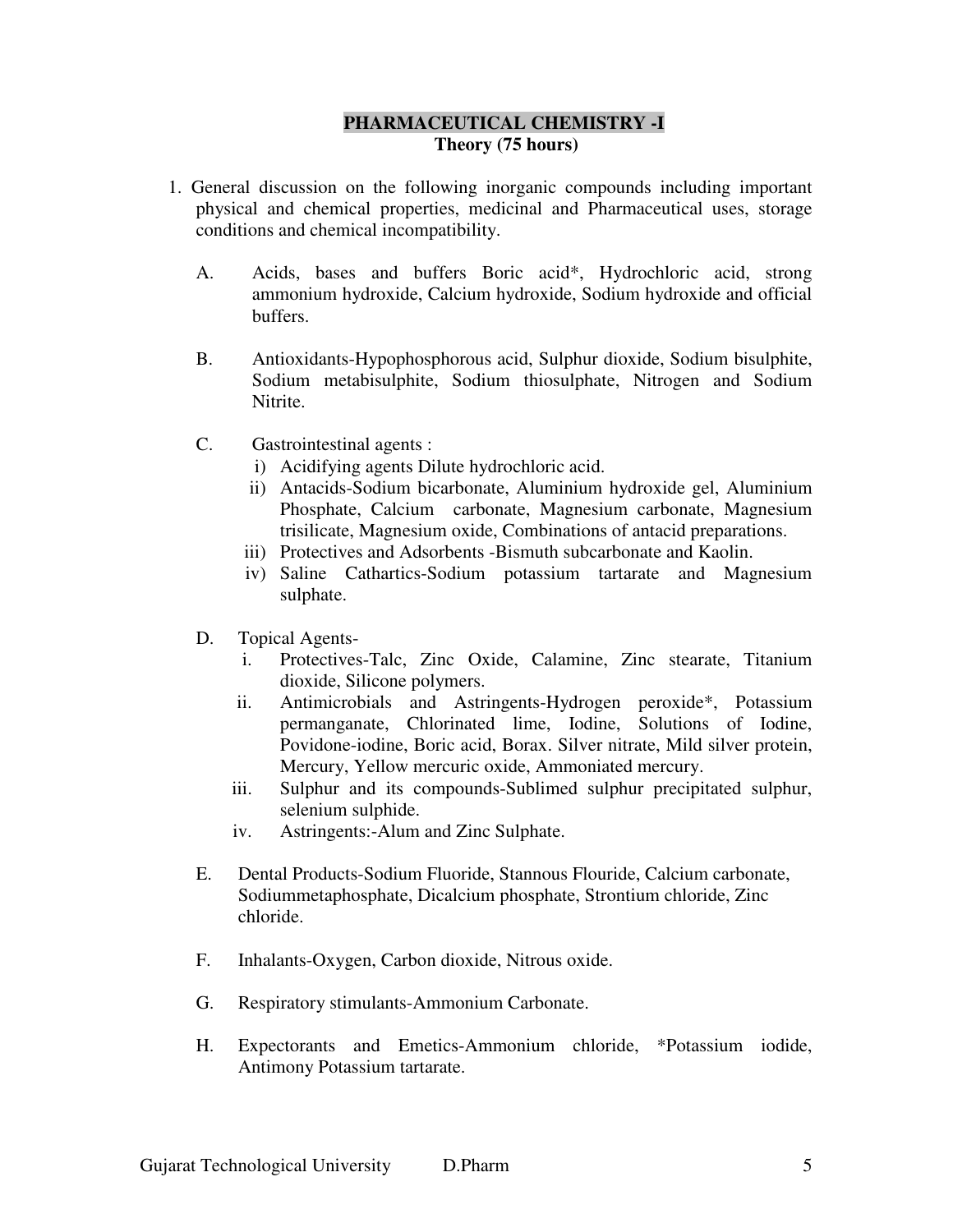- I. Antidotes-Sodium nitrate.
- 2. Major Intra and Extracellular electrolytes-
	- (A) Electrolytes used for replacement therapy-Sodium chloride and its preparations, Potassium chloride and its preparations.
	- (B) Physiological acid-base balance and electrolytes used-Sodium acetate, Potassium acetate, Sodium bicarbonate injection, Sodium citrate, Potassium citrate, Sodium lactate injection, Ammonium chloride and its injection.
	- (C) Combination of oral electrolyte powders and solutions.
- 3. Inorganic Official compounds of Iron, Iodine, and, Calcium Ferrous Sulfate and Calcium gluconate.
- 4. Radio pharmaceuticals and Contrast media-Radio activity-Alpha, Beta and Gamma Radiations, Biological effects of radiations, Measurement of radio activity, G. M. Counter Radio isotopes their uses, storage and precautions with special reference to the official preparations. Radio opaque Contrast media-Barium sulfate.
- 5. Quality control of Drugs and Pharmaceuticals-Importance of quality control, significant errors, methods used for quality control, sources of impurities in Pharmaceuticals, Limit tests for Arsenic, chloride, sulphate, Iron and Heavy metals.
- 6. Identification tests for cations and anions as per Indian Pharmacopoeia.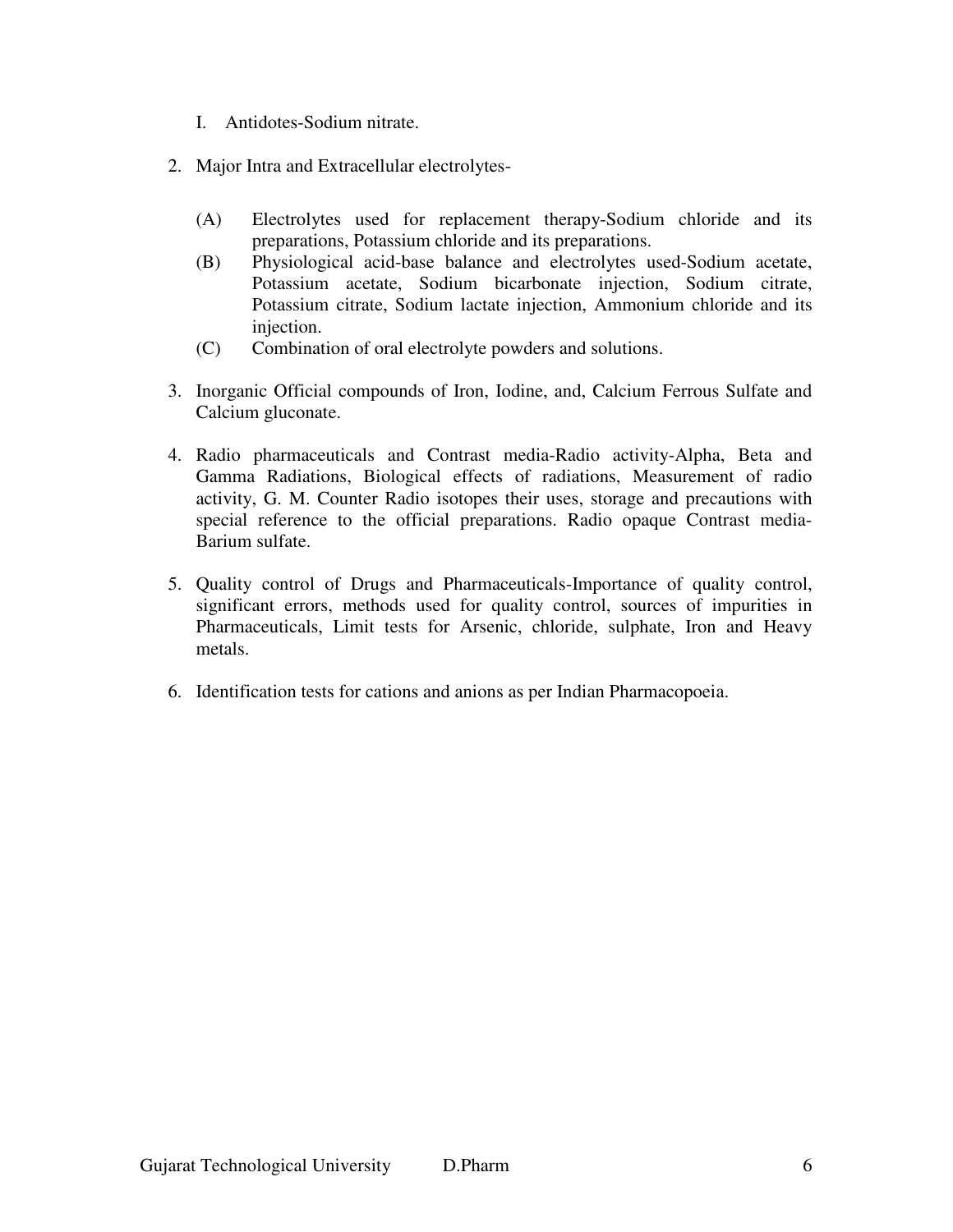### **PRACTICAL (75 hours)**

- 1. Identification tests for inorganic compounds particularly drugs and pharmaceuticals.
- 2. Limit test for chloride, sulfate, Arsenic, Iron and Heavy metals.

### 3. **Assay of inorganic Pharmaceuticals involving each of the following methods of compounds marked with (\*) under theory.**

- a. Acid-Base titrations (at least 3)
- b. Redox titrations (One each of Permanganometry and iodimetry)
- c. Precipitation titrations (at least 2)
- d. Complexometric titrations (Calcium and Magnesium)

#### **Book recommended (Latest editions)**

Indian Pharmacopoeia.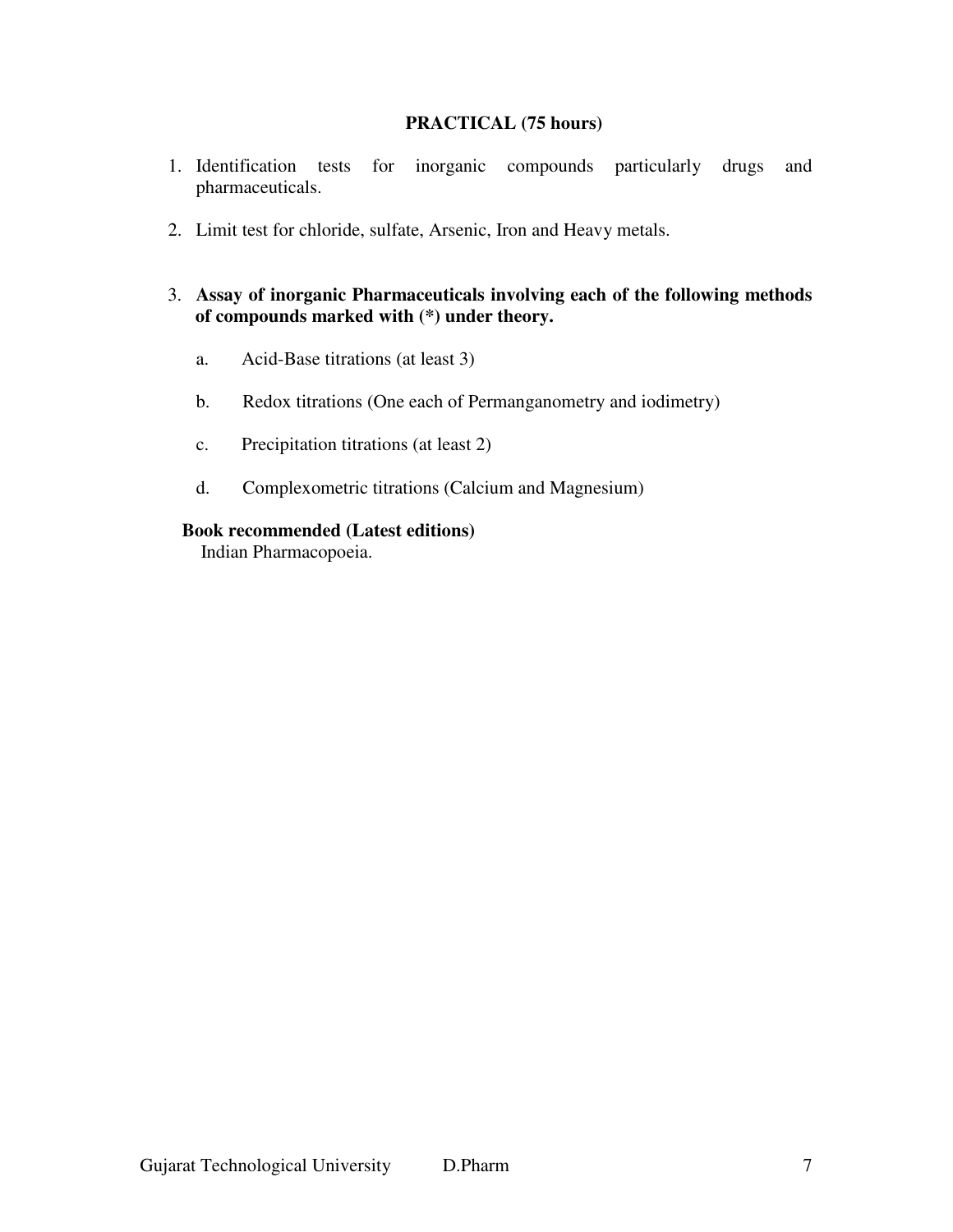## **PHARMACOGNOSY Theory (75 hours)**

- 1. Definition, history and scope of Pharmacognosy including indigenous system of medicine.
- 2. Various systems of classification of drugs of natural origin.
- 3. Adulteration and drug evaluation; significance of Pharmacopoeial standards.
- 4. Brief outline of occurrence, distribution, outline of isolation, identification tests, therapeutic effects and pharmaceutical applications of alkaloids, terpenoids, glycosides, volatile oils, tannins and resins.
- 5. Occurrence, distribution, organoleptic evaluation, chemical constituents including tests wherever applicable and therapeutic efficacy of following categories of drugs.
	- (a) Laxatives: Aloes, Rhubarb, Castor oil, Ispaghula, Senna.
	- (b) Cardiotonics-Digitalis, Arjuna.
	- (c) Carminatives & G.I. regulators -Umbelliferous fruits, Coriander, Fennel, Ajawan, Cardamom Ginger, Black pepper, Asafoetida, Nutmeg, Cinnamon, Clove.
	- (d) Astringents-Catechu.
	- (e) Drugs acting on nervous system-Hyoscyamus, Belladonna, Aconite, Ashwagandha, Ephedra, Opium, Cannabis, Nux vomica.
	- (f) Antihypertensives-Rauwolfia.
	- (g) Antitussives-Vasaka, Tolu balsam, Tulsi.
	- (h) Antirheumatics-Guggul, Colchicum.
	- (i) Antitumour-Vinca.
	- (j) Antileprotics-Chaulmoogra Oil.
	- (k) Antidiabetics -Pterocarpus, Gymnema sylvestre.
	- (l) Diuretics-Gokhru, Punarrnava.
	- (m) Antidysentrics-Ipecacuanha.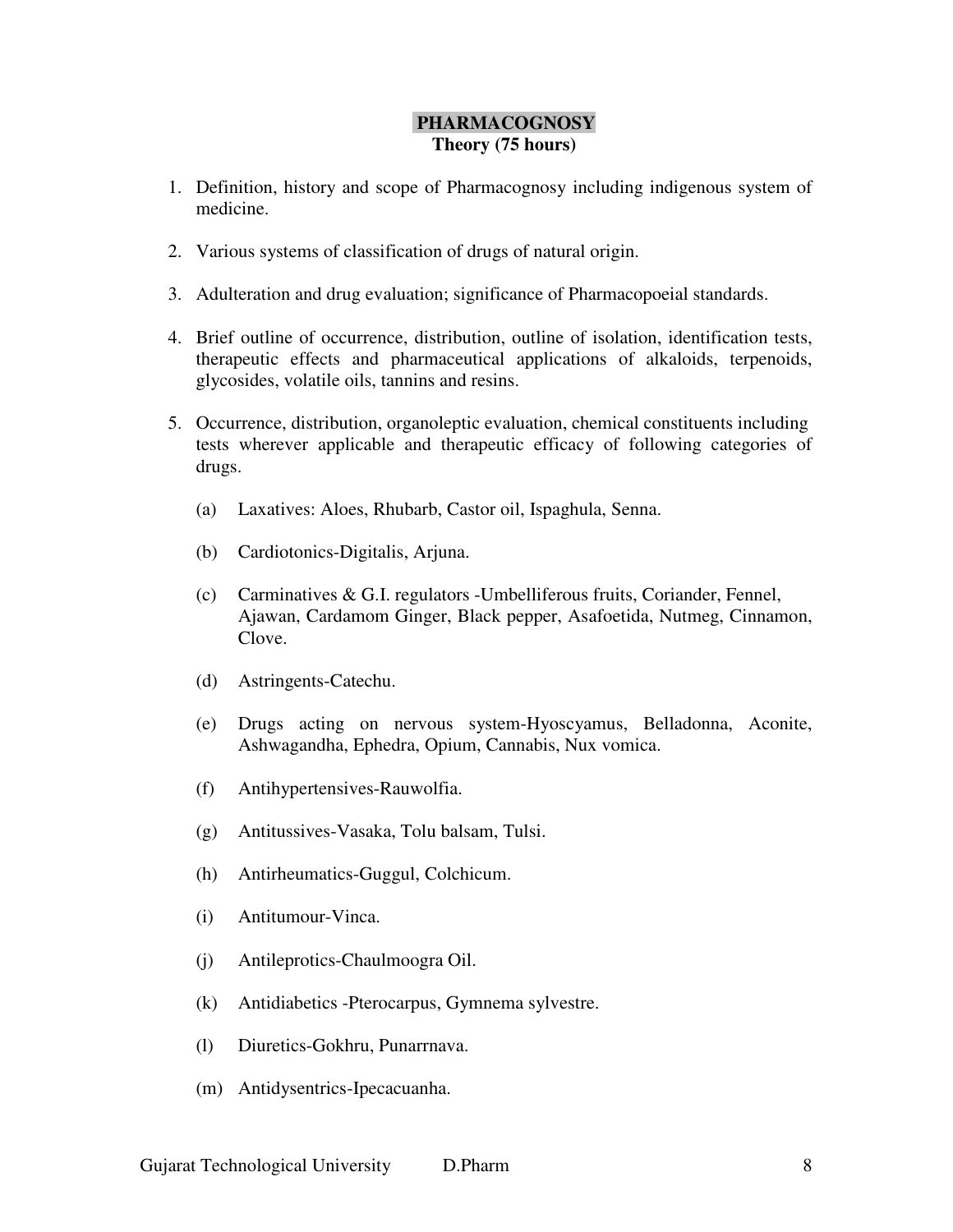- (n) Antiseptics and disinfectants Benzoin, Myrrh. Neem, curcuma.
- (o) Antimalarials-Cinchona.
- (p) Oxytocics-Ergot.
- (q) Vitamins-Shark liver Oil and Amla.
- (r) Enzymes-Papaya, Diastase, Yeast.
- (s) Perfumes and flavouring agents-Peppermint Oil, Lemon Oil, Orange Oil, Lemon grass Oil, Sandalwood.
- (t) Pharmaceutical aids-Honey, Arachis Oil, Starch, Kaolin, Pectin, Olive oil, Lanolin, Beeswax, Acacia, Tragacanth, Sodium alginate, Agar, Guar gum, Gelatin.
- (u) Miscellaneous-Liquorice, Garlic, Picrorrhiza, Dioscorea, Linseed, Shatavari, Shankhapusphi, Pyrethrum, Tobacco.
- 6. Collection and preparation of crude drug for the market as exemplified by Ergot, opium, Rauwolfia, Digitalis, Senna.
- 7. Study of source, preparation and identification of fibres used in sutures and surgical dressings-cotton, silk, wool and regenerated fibre.
- 8. Gross anatomical studies of Senna, Datura, Cinnamon, Cinchona, Fennel, Clove, Ginger, Nux vomica & Ipecacuanha.

#### **PRACTICAL (75 hours)**

- 1. Identification of drug by morphological characters.
- 2. Physical and chemical tests for evaluation of drugs wherever applicable.
- 3. Gross anatomical studies (T.S.) of the following drugs: Senna, Datura, Cinnamon, Cinchona, Coriander, Fennel, Clove, Ginger, Nuxvomica, Ipecacuanha.
- 4. Identification of fibres and surgical dressings.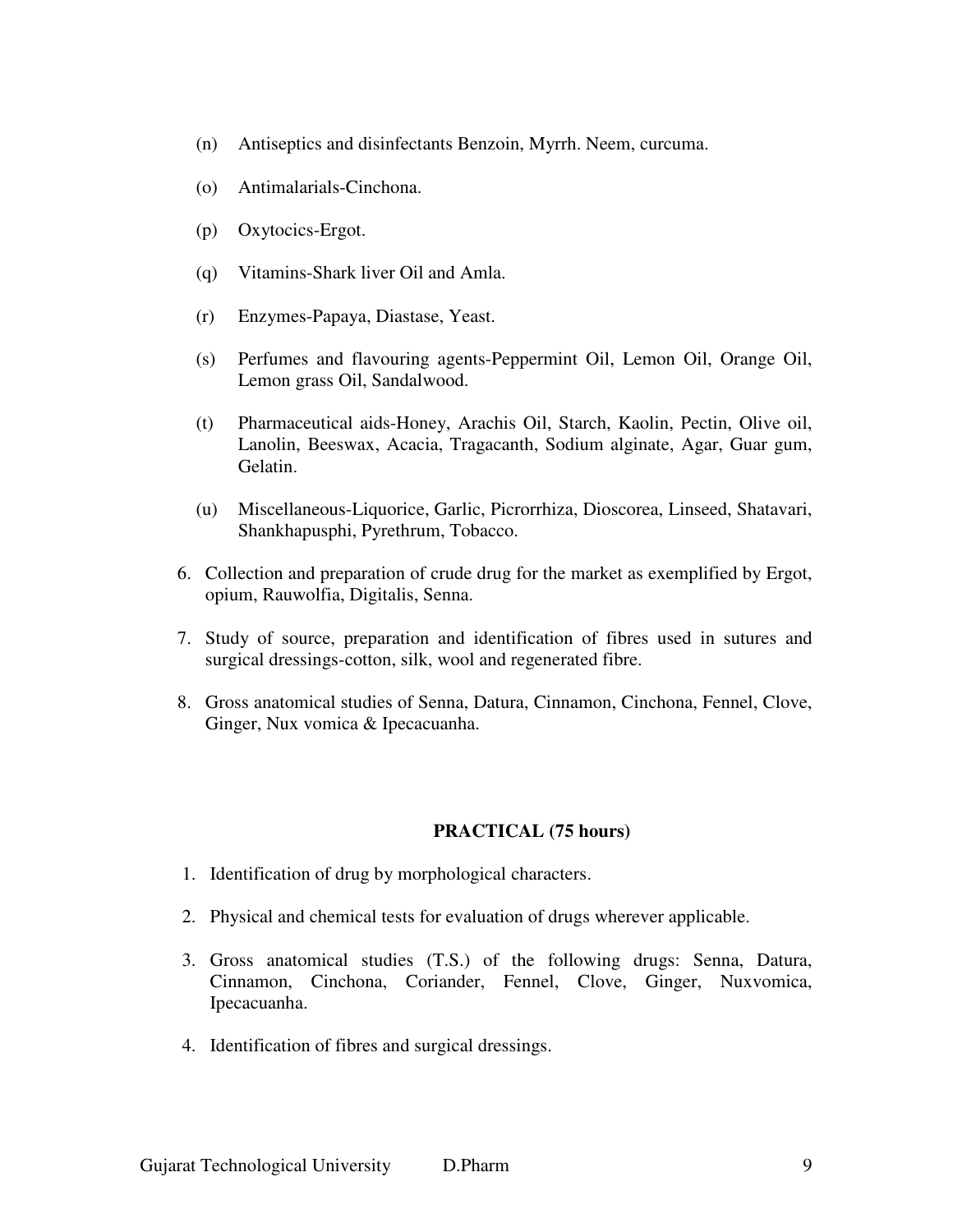## **BIOCHEMISTRY AND CLINICAL PATHOLOGY Theory (50 hours)**

- 1. Introduction to biochemistry.
- 2. Brief chemistry and role of proteins, polypeptides and amino acids, classification, Qualitative tests, Biological value, Deficiency diseases.
- 3. Brief chemistry and role of Carbohydrates, Classification, qualitative tests, Diseases related to carbohydrate metabolism.
- 4. Brief chemistry and role of Lipids, Classification, qualitative tests. Diseases related to lipids metabolism.
- 5. Brief chemistry and role of Vitamins and Coenzymes.
- 6. Role of minerals and water in life processes.
- 7. Enzymes: Brief concept of enzymatic action. Factors affecting it. Therapeutic and Pharmaceutical importance.
- 8. Brief concept of normal and abnormal metabolism of proteins, carbohydrates and lipids.
- 9. Introduction to pathology of blood and urine.
	- (a) Leucocytes, Lymphocytes and Platelets, their role in health and disease.
	- (b) Erythrocytes Abnormal cells and their significance.
	- (c) Abnormal constituents of urine and their significance in diseases.

#### **PRACTICAL (75 hours)**

- 1. Detection and identification of Proteins, Amino acids, Carbohydrates and lipids.
- 2. Analysis of normal and abnormal constituents of Blood and Urine (Glucose, Urea, creatine, creatinine, cholesterol, alkaline phosphatase, acid phosphatase, Bilirubin, SGPT, SGOT, Calcium, Diastase, Lipase).
- 3. Examination of sputum and faeces (microscopic and staining).
- 4. Practice in injecting drugs by intramuscular, subcutaneous and intravenous routes. Withdrawal of blood samples.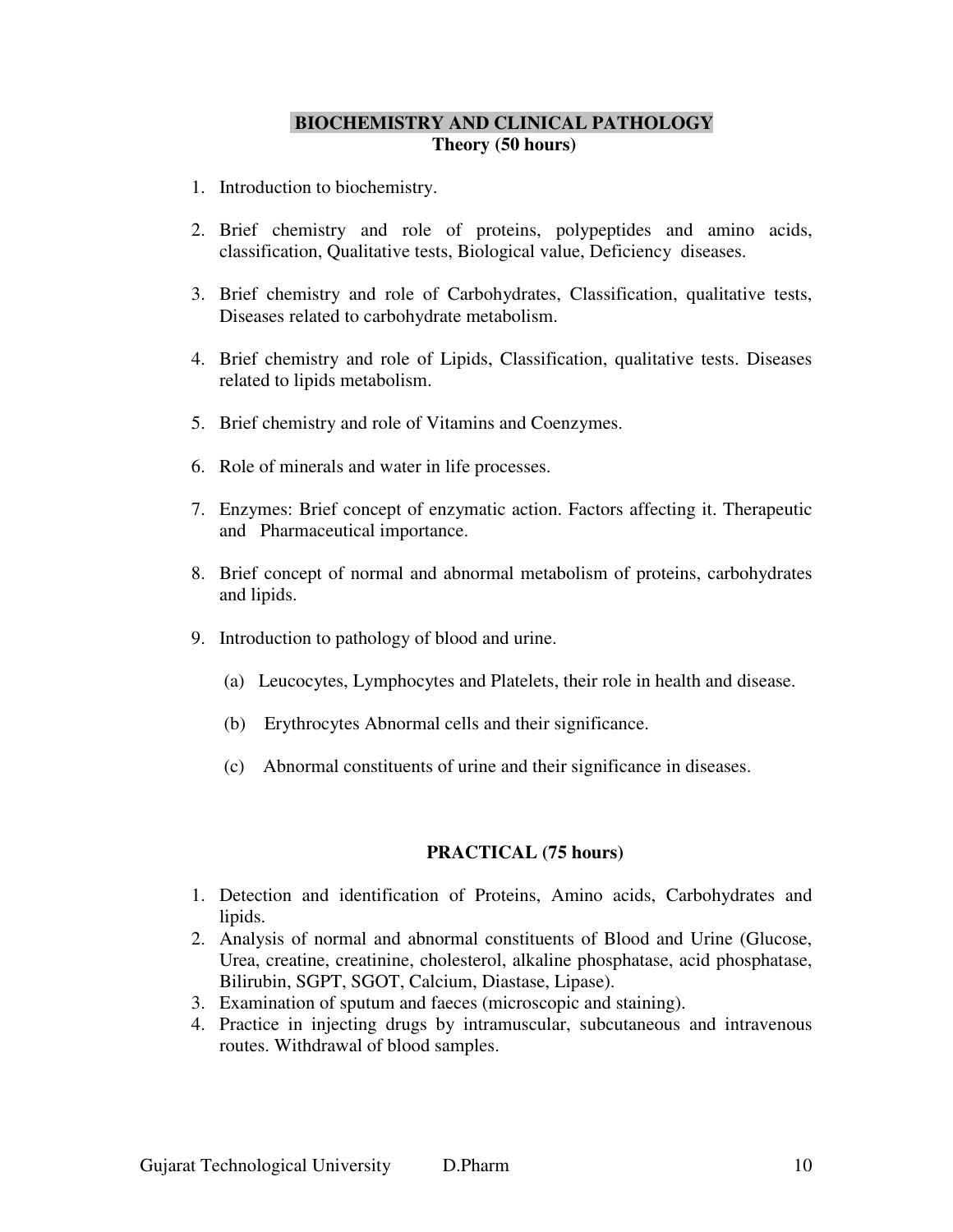# **HUMAN ANATOMY AND PHYSIOLOGY Theory (75 hours)**

- 1. Scope of Anatomy and Physiology. Definition of various terms used in Anatomy
- 2. Structure of cell, function of its components with special reference to mitochondria and microsomes.
- 3. Elementary tissues of the body. i.e. epithelial tissue, muscular tissue, connective tissue and nervous tissue.
- 4. Structure and function of skeleton. Classification of joints and their function, Joint disorder.
- 5. Composition of blood, functions of blood elements. Blood group and coagulation of blood. Brief information regarding disorders of blood.
- 6. Name and functions of lymph glands.
- 7. Structure and functions of various parts of the heart. Arterial and venous systems with special reference to the names and positions of main arteries and veins. Blood pressure and its recording. Brief information about cardiovascular disorders.
- 8. Various parts of respiratory system and their functions. Physiology of respiration.
- 9. Various parts of urinary system and their functions, structure and functions of kidney. Physiology of Urine formation. Pathophysiology of renal diseases and oedema.
- 10. Structure of skeletal muscle. Physiology of muscle contraction, Names, position, attachments and functions of various skeletal muscles. Physiology of neuromuscular junction.
- 11. Various parts of central nervous system, brain and its parts, functions and reflex action. Anatomy and Physiology of autonomic nervous system.
- 12. Elementary knowledge of structure and functions of the organs of taste, smell, ear, eye and skin. Physiology of pain.
- 13. Digestive system; names of the various parts of digestive system and their functions. Structure and functions of liver, physiology of digestion and absorption.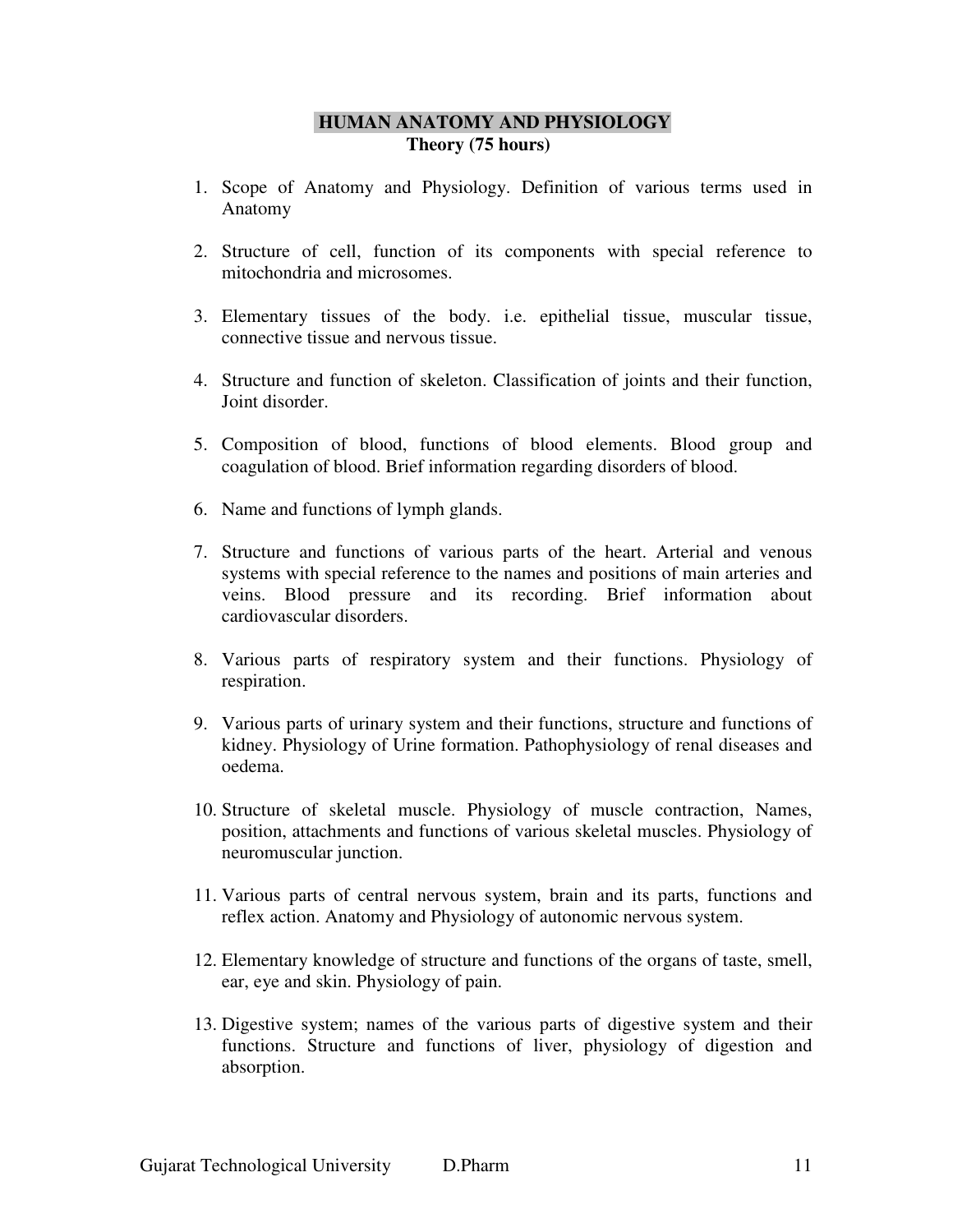- 14. Endocrine glands and Hormones. Locations of the glands, their hormones and functions. Pituitary, thyroid, Adrenal and Pancreas.
- 15. Reproductive system -Physiology and Anatomy of Reproductive system.

# **PRACTICAL (50 hours)**

- 1. Study of the human skeleton.
- 2. Study with the help of charts and models of the following systems and organs:
	- (a) Digestive system.
	- (b) Respiratory system.
	- (c) Cardiovascular system.
	- (d) Urinary system.
	- (e) Reproductive system.
	- (f) Nervous system.
	- (g) Eye.
	- (h) Ear.
- 3. Microscopic examination of epithelial tissue, cardiac muscle, smooth muscle, skeletal muscle, connective tissue and nervous tissues.
- 4. Examination of blood films for TLC, DLC and malarial parasite.
- 5. Determination of clotting time of blood, erythrocyte sedimentation rate and Hemoglobin value.
- 6. Recording of body temperature, pulse, heart rate, blood pressure and ECG.